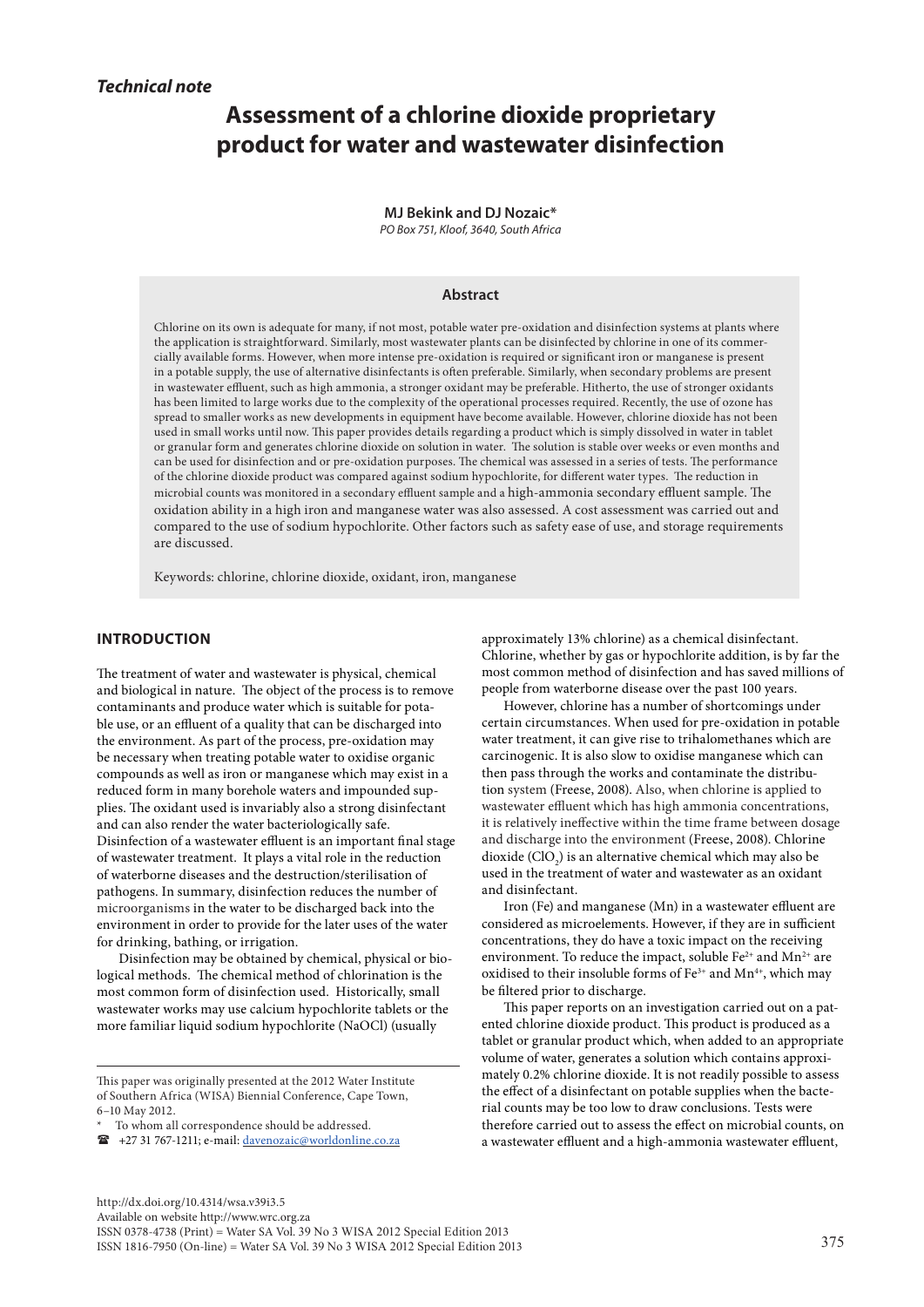and to assess the ability of the chlorine dioxide product to act as an oxidant on a wastewater effluent with high iron and manganese concentrations.

## **MATERIALS AND METHODS**

Secondary wastewater effluent from a clarifier at an activated sludge plant was used as the base sample. The patented chlorine dioxide product was in the form of a tablet which was dissolved in water to obtain a solution which matured on standing. A ±19.7 (nominal 20) g tablet was dissolved in 1 000 mℓ deionised water. Sodium hypochlorite was prepared from a commercial solution. This was standardised and suitably diluted to obtain the desired concentration of chlorine for the dosing range required. Both the chlorine dioxide and the sodium hypochlorite solutions were standardised daily before use (Leopold et al., 2009).

The dosage trials were carried out to assess the relative effectiveness of the addition of chlorine dioxide  ${\rm (ClO_2)}$  and sodium hypochlorite (NaOCl) to the wastewater effluent, at the concentrations of 0 mg/ℓ (blank), 1 mg/ℓ, 1.5 mg/ℓ 2 mg/ℓ, 3 mg/ℓ, 5 mg/ℓ and 8 mg/ℓ (Freese et al., 2004).

In all *E. coli* reduction tests, 500 mℓ aliquots of sample were used. After addition of the disinfectant, the samples were stirred for 2 min and allowed to stand for 30 min, prior to measurements.

To test and compare the iron and manganese removal ability of the two oxidants, the following test procedure was followed:

Spiked solutions of iron and manganese were prepared using secondary effluent, with suitable additions of ferrous and/ or manganous sulphate solutions (weighed and standardised) (Freese et al., 2004). The procedure was:

- Make up 500 mℓ aliquots of water with about 2 mg/ℓ iron, and 1 mg/ℓ manganese in 6 beakers.
- Add 0; 1; 2; 4; 6 mg/ $\ell$  sodium hypochlorite or patented chlorine dioxide product solution.
- Rapidly mix for about 30 s and add 2.5 mg/ℓ U3500 polyelectrolyte solution; then rapidly mix for another 90 s.
- Slowly mix for 5 min.
- Stop mixing and immediately filter through GF/C paper.
- Read iron and manganese on filtrate immediately.

### **Stability**

Fresh solutions of sodium hypochlorite were prepared as required. The stability of the patented chlorine dioxide product in solution was determined by reading the concentration of the  $\mathrm{ClO}_2$  solution over a series of weeks and calibrating accordingly.

### **RESULTS AND DISCUSSION**

### **Stability of the chlorine dioxide product**

The results shown in Fig. 1 and Fig. 2 indicate that the product is at its most active 1 or 2 days after it is prepared; however, it remains stable for up to approximately 6 weeks in solution.

#### **Comparison between** *E. coli* **reduction using chlorine dioxide and sodium hypochlorite on the base effluent and high-ammonia effluent**

Results from tests carried out as per the method above are presented in Figs. 3 and 4.

Microbial counts in the water types tested were reduced by both disinfectants. In the 'base' effluent, the reduction in



*Figure 1 Stability of the chlorine dioxide product over a period of 5 weeks*



*Figure 2*

*Stability of the chlorine dioxide product recorded over a period of 1 week*



*Figure 3 E. coli count comparison for the 'base' effluent sample*



*Figure 4 E. coli count comparison for the high-ammonia effluent sample*

*E. coli* detected seemed to be almost identical, whether chlorine or patented chlorine dioxide product was used.

On high-ammonia effluents and as expected, the use of the chlorine dioxide product seems to have a better response and